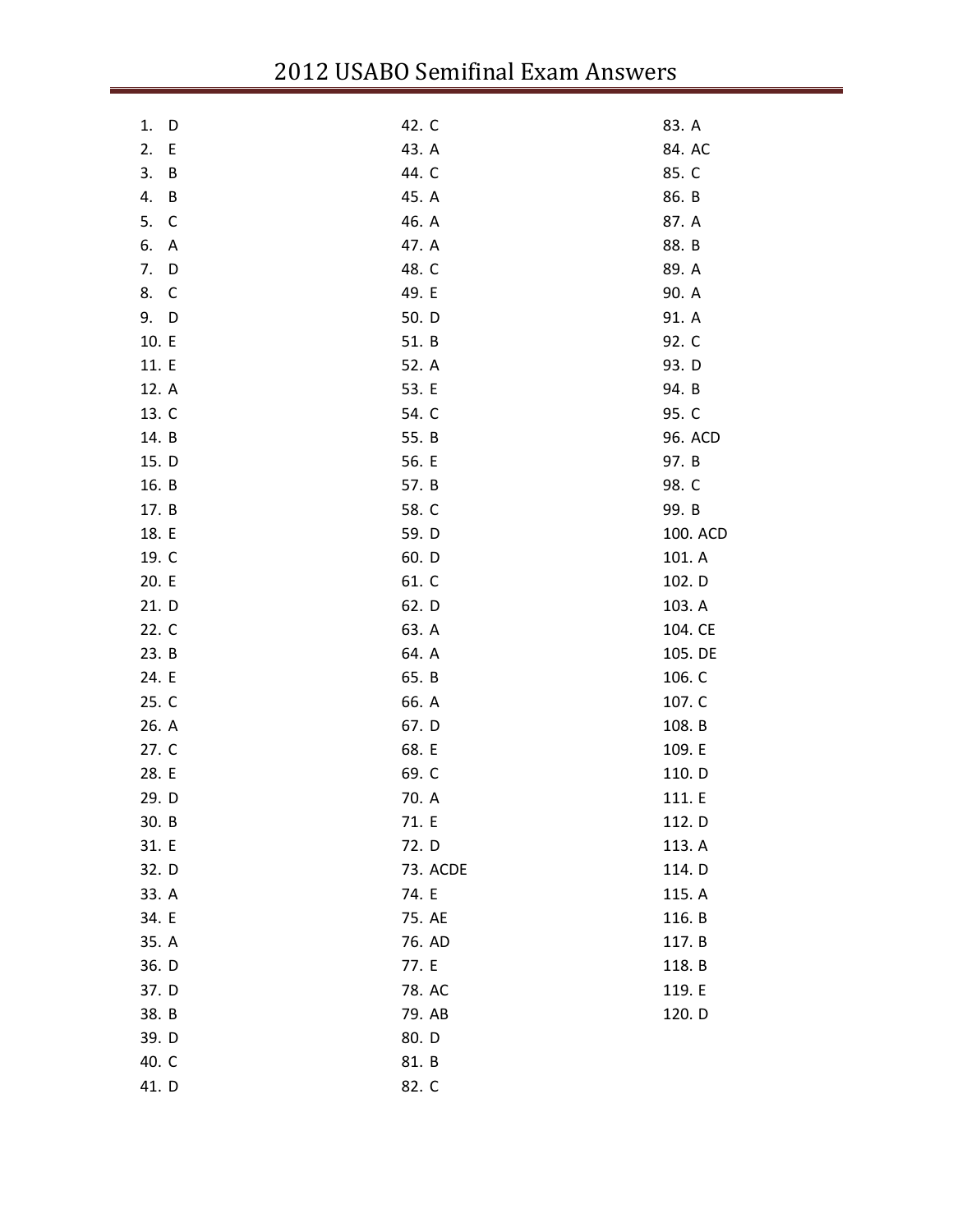| <b>PART C</b>       |             |
|---------------------|-------------|
| <b>Student Name</b> | Student ID# |

**Part C should be returned in its entirety with each student's scantron. Place all answers to Part C, Questions 1 and 2, on these two pages. Additional sheets of paper may be used, if necessary. Be sure that each page has the Student's Name and the Student's ID#. Please staple all pages together.**

**2012 USABO Semifinal Part C**

**1. The diagram shows an apparatus made by a student to investigate the effect of temperature on the activity of ethanol fermentation of yeast. The conical flask contains 2.5 g yeast suspended in 2% sucrose solution. The meniscus moves down the glass tube (5 mL micropipette) during fermentation.**



The data shown below were collected at regular time intervals to assess the amount of suspension (mL) pushed in the glass tube due to  $CO<sub>2</sub>$  accumulation

| Time (min) | $4^{\circ}$ C | $10^{\circ}$ C | $20^{\circ}$ C | $35^{\circ}$ C | $55^{\circ}$ C |
|------------|---------------|----------------|----------------|----------------|----------------|
|            |               | $0.2\,$        | 0.4            | 0.7            |                |
|            |               | 1.0            |                | 1.2            | 0.1            |
|            | 0.1           | 1.9            | 2.2            | 2.8            | 0.2            |
|            | $0.2\,$       | 3.1            | 3.3            | 4.4            | 0.3            |
|            | 0.3           | 4.0            | NC             | NO             | 0.4            |
|            |               |                | <b>RESULT</b>  | <b>RESULT</b>  |                |